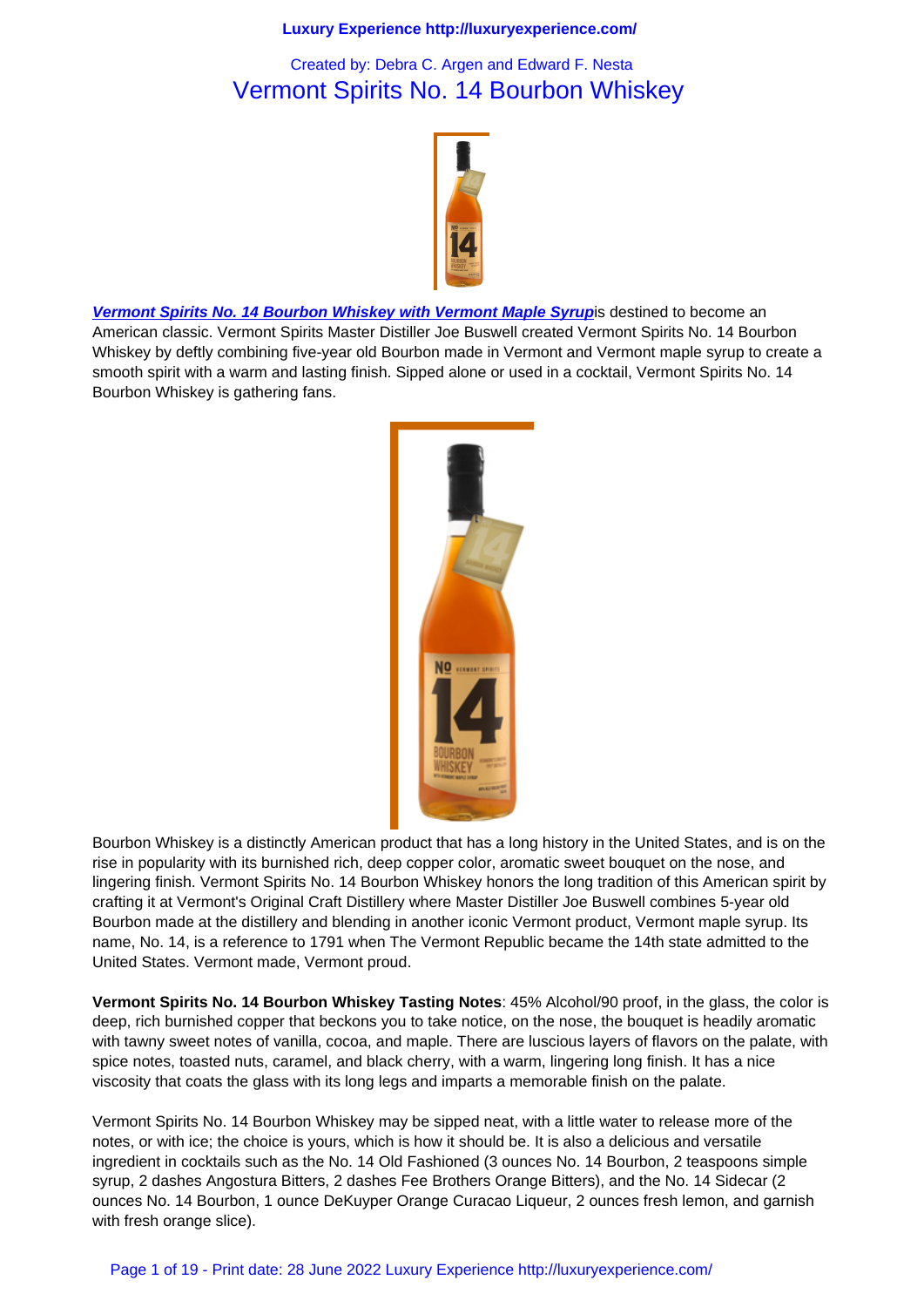Created by: Debra C. Argen and Edward F. Nesta



#### **Master Distiller Joe Buswell**

To show the versatility of **Vermont Spirits No. 14 Bourbon Whiskey**, "Luxury Experience was In the Kitchen and Behind the Bar®," and created a culinary and cocktail pairing menu to tempt your palate. All culinary recipes created by Luxury Experience's Chef Debra C. Argen. All cocktail recipes created by Luxury Experience Mixologists Debra C. Argen and Edward F. Nesta.

## **Luxury Experience**

## **Vermont Spirits Bourbon Whiskey**

# **Cocktail and Culinary Pairing Menu**

## **The Pairing Menu**

Luxury Experience - No. 14 Mint Julep

with

Luxury Experience - Baked Brie in Phyllo Pastry with

#### Bourbon Fruit Chutney

Luxury Experience - Bull and Bourbon

#### with

Luxury Experience - No. 14 Barbecue Shrimp with

Polenta and Asparagus

Luxury Experience - Cold Poached Salmon in an

Orange Bourbon Sauce

#### with

Luxury Experience - Smooth Operator

# Luxury Experience - Dark Side of the Moon

with

Page 2 of 19 - Print date: 28 June 2022 Luxury Experience http://luxuryexperience.com/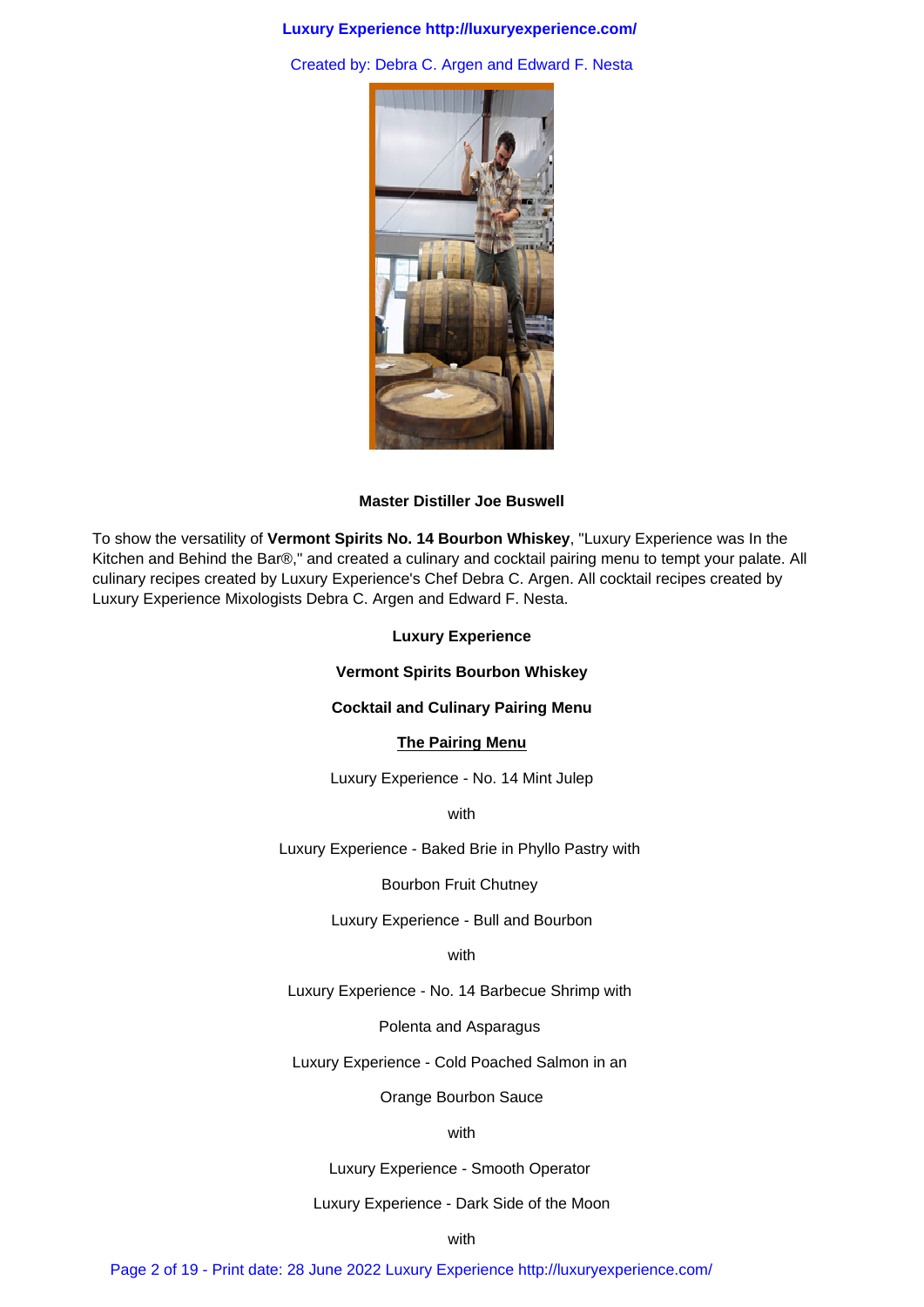Created by: Debra C. Argen and Edward F. Nesta

Luxury Experience -

No. 14 Bourbon Cake with Bourbon Pastry Filling and Chocolate Glaze

# **The Cocktail Menu**

Luxury Experience - No. 14 Mint Julep

Luxury Experience - Bull and Bourbon

Luxury Experience - Smooth Operator

Luxury Experience - Dark Side of the Moon

# **The Culinary Menu**

Luxury Experience - Baked Brie in Phyllo Pastry with

Bourbon Fruit Chutney

Luxury Experience - No. 14 Barbecue Shrimp with

Polenta and Asparagus

Luxury Experience - Cold Poached Salmon in an

Orange Bourbon Sauce

Luxury Experience - No. 14 Bourbon Cake with

Bourbon Pastry Cream Filling and Chocolate Glaze

# **The Cocktail Recipes**



# **Luxury Experience - No. 14 Mint Julep**

A Mint Julep is the quintessential bourbon cocktail and the calling card of Southern hospitality, it is headily aromatic, strong, sweet, and absolutely delicious. **Luxury Experience - No. 14 Mint Julep** shows New England's hospitality is just as gracious by combining Vermont Spirits No. 14 Bourbon Whiskey with homemade mint simple syrup and a fresh mint garnish to add to the aromatics. Easy to make, this cocktail may well become a staple in your cocktail party repertoire.

Paired with **Luxury Experience - Baked Brie in Phyllo Pastry with Bourbon Fruit Chutney, y**our party

Page 3 of 19 - Print date: 28 June 2022 Luxury Experience http://luxuryexperience.com/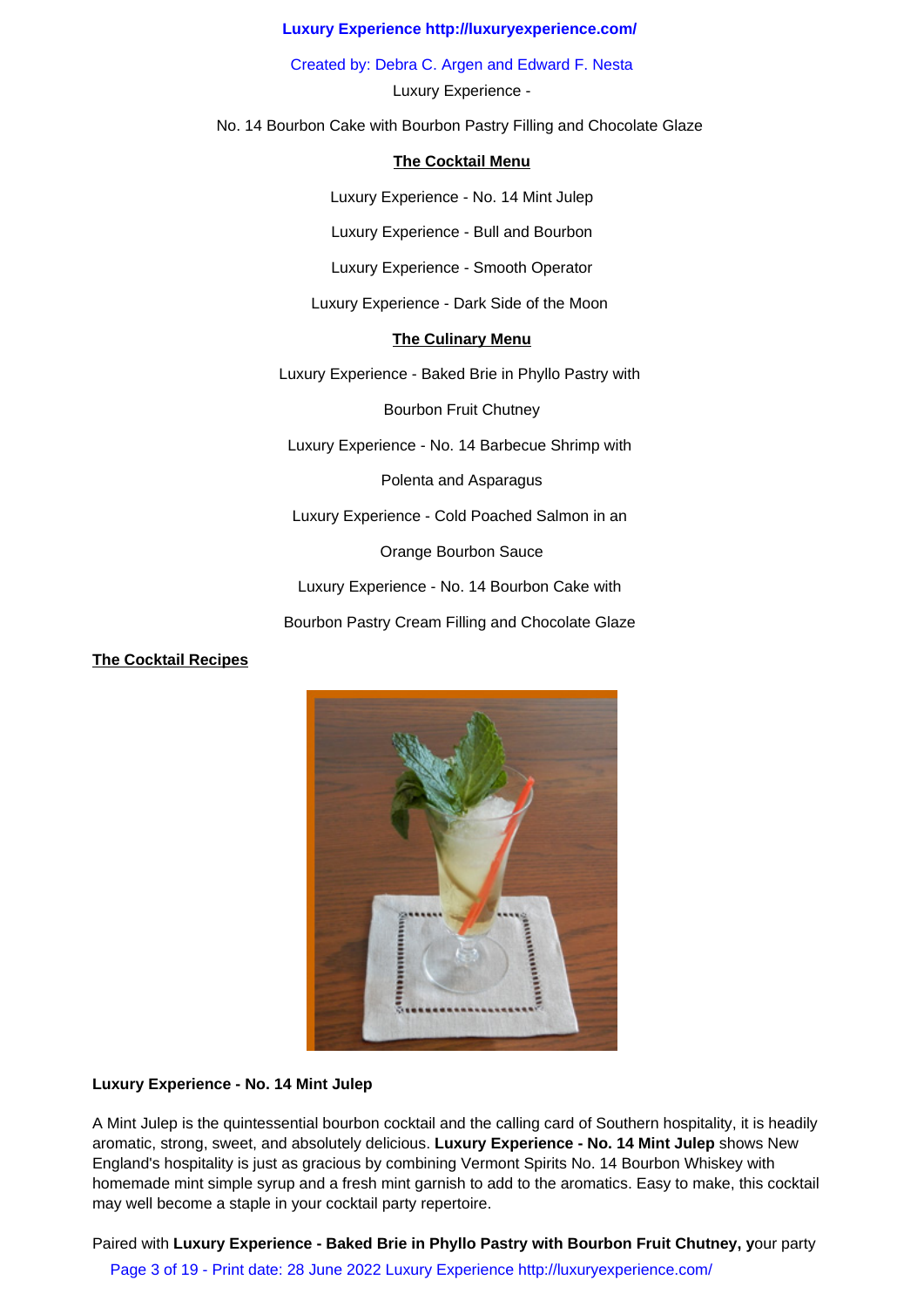will be off to an excellent beginning.

## **Luxury Experience - No. 14 Mint Julep**

Yield: 1 Cocktail Glass Used: Rocks Glass or Stemmed Glass

Ingredients:

2

**Ounces** 

Vermont Spirits No. 14 Bourbon Whiskey

2

**Ounces** 

Homemade Mint Simple Syrup\* (See recipe below)

Fresh Mint, garnish

Method: Crush ice in a blender, fill glass with ice. Add the Vermont Spirits No. 14 Bourbon Whiskey and mint simple syrup. Stir gently. Add fresh mint. Add 2 cocktail straws, sip, and enjoy all summer long.

| Mint Simple Syrup Ingredients: |
|--------------------------------|
| $\mathbf 1$                    |
| Cup                            |
| Water                          |
| $\mathbf 1$                    |
| Cup                            |
| Sugar                          |
| 1                              |
| Cup                            |
| Fresh Mint, garnish            |

Method: Bring water and sugar to a boil for about 5 minutes. When liquid turns clear, add the fresh mint, simmer for 1 minute. Let syrup rest until cool. Strain liquid into a glass jar, discard mint. Store syrup in the refrigerator until ready to use. Keeps well for several weeks.

Watch the video on how to make a **Luxury Experience - No. 14 Mint Julep** on Facebook: **www.Facebook.com/LuxuryExperience**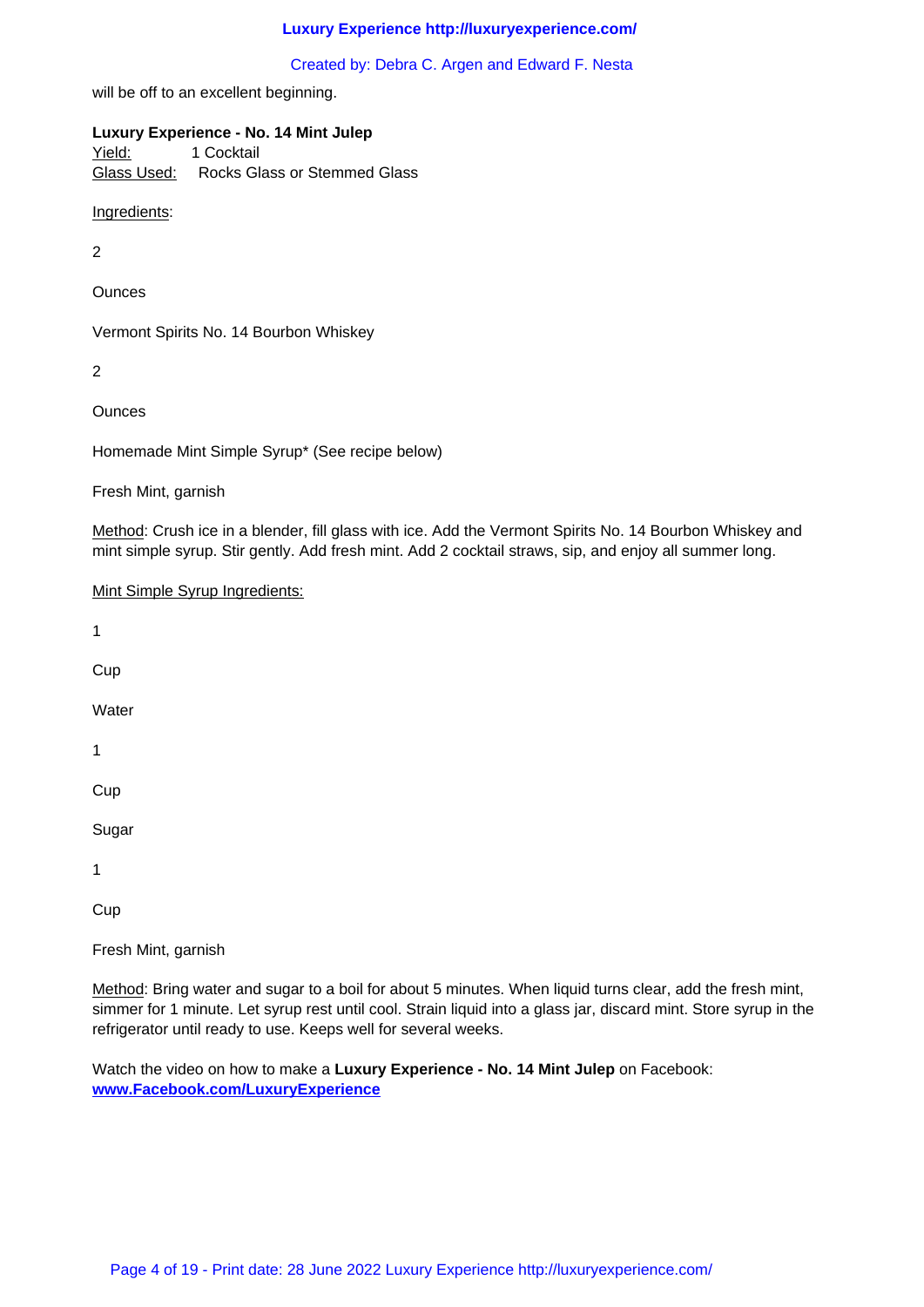

# **Luxury Experience - Bull and Bourbon**

Two great American institutions, Bourbon and Blues come together to create **Luxury Experience - Bull and Bourbon**, our take on the classic Bloody Mary (tomato juice and vodka) and the Bloody Bull (tomato juice, vodka, and beef bouillon) by deftly combining Vermont Spirits No. 14 Bourbon Whiskey, Beef Bouillon, V-8 Vegetable Juice, **Devon Allman's Chipotle Blues Born to Hula Hot Sauce** created by the ultimate **Bluesman Devon Allman** (son of the legendary Gregg Allman), **Fee Brothers Celery Bitters**, freshly ground black pepper, and fresh lemon and fresh lime juice.

**Luxury Experience - Bull and Bourbon** [goes well beyond brunch, and is a delicious coun](http://www.borntohula.com/)terpoint to the main course of **Luxury Experience - No. 14 Barbecue Shrimp with Pol[enta and Asparagus](http://www.feebrothers.com/)** which uses complementary ingredients.

# **Luxury Experience - Bull and Bourbon**

Yield: 1 Cocktail Glass Used: Highball Glass

Ingredients:

2

**Ounces** 

Vermont Spirits No. 14 Bourbon Whiskey

1

**Ounce** 

Beef Bouillon

3

**Ounces** 

V-8 Vegetable Juice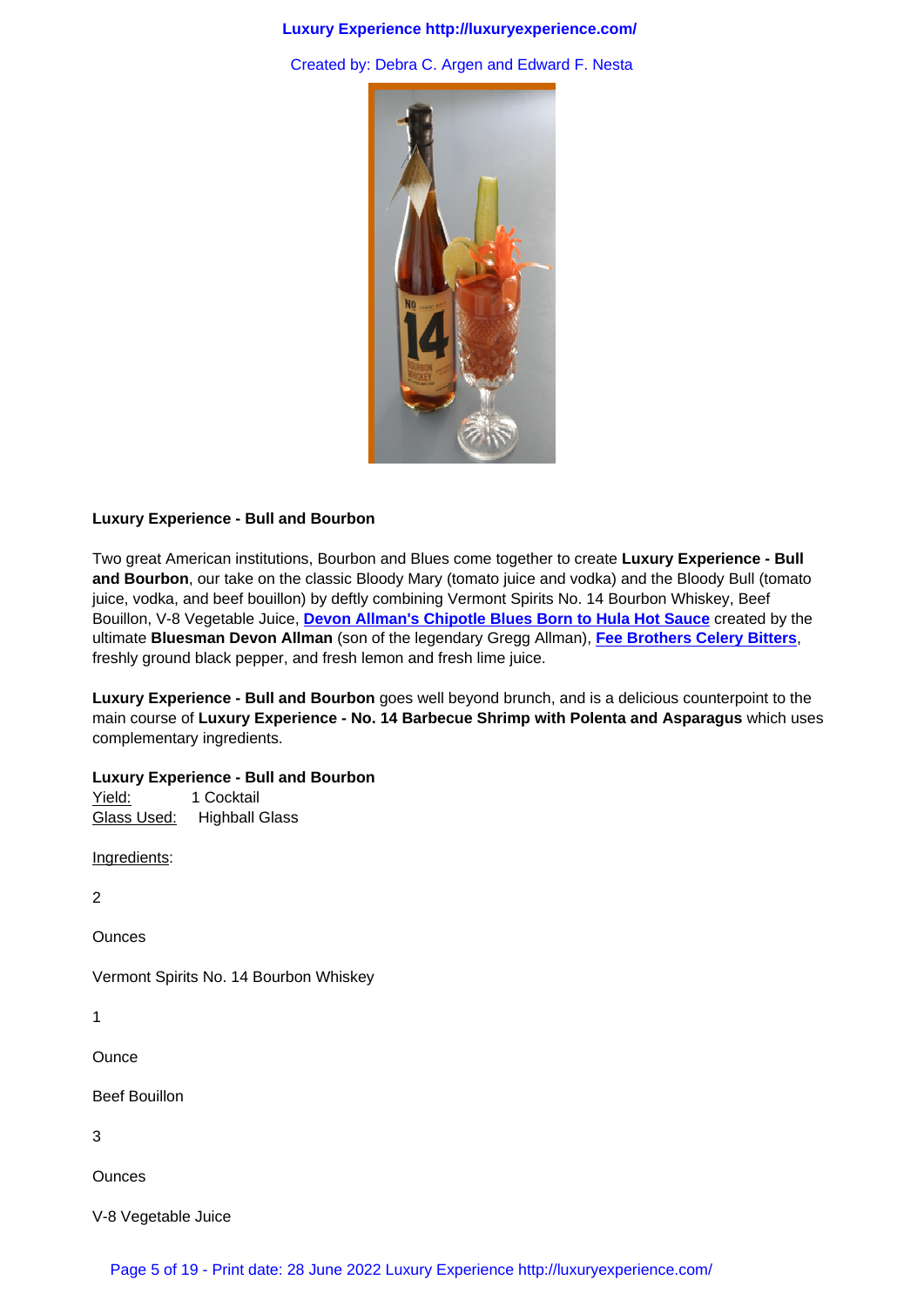1

Teaspoon

## **Devon Allman's Chipotle Blues Born to Hula Hot Sauce**

2

[Dashes](http://www.borntohula.com/) 

**Fee Brothers Celery Bitters**

1

**Squeeze** 

Fresh Lime

1

Squeeze

Fresh Lemon

Freshly Ground Black Pepper

Garnishes: Cucumber slice, Carrot stick, Lemon and Lime Wedges

Method: Mix all in mixing glass with the exception of garnishes, add 2 ice cubes, and shake briefly to mix. Strain into an ice filled highball glass. Add long thin cucumber slice, carrot stick, and lemon and lime wedges.



#### **Luxury Experience - Smooth Operator**

We paired**Luxury Experience - Smooth Operator** with Luxury Experience - **Cold Poached Salmon in an Orange Bourbon Sauce**, which mirrors ingredients to create the perfect pairing. When pairing cocktails and with food either like to mirror ingredients, meaning using many of the same components in both the culinary and cocktail recipes, or by using complementary or contrasting flavors to create a yin yang element of style.

#### **Luxury Experience - Smooth Operator**

Yield: 1 Cocktail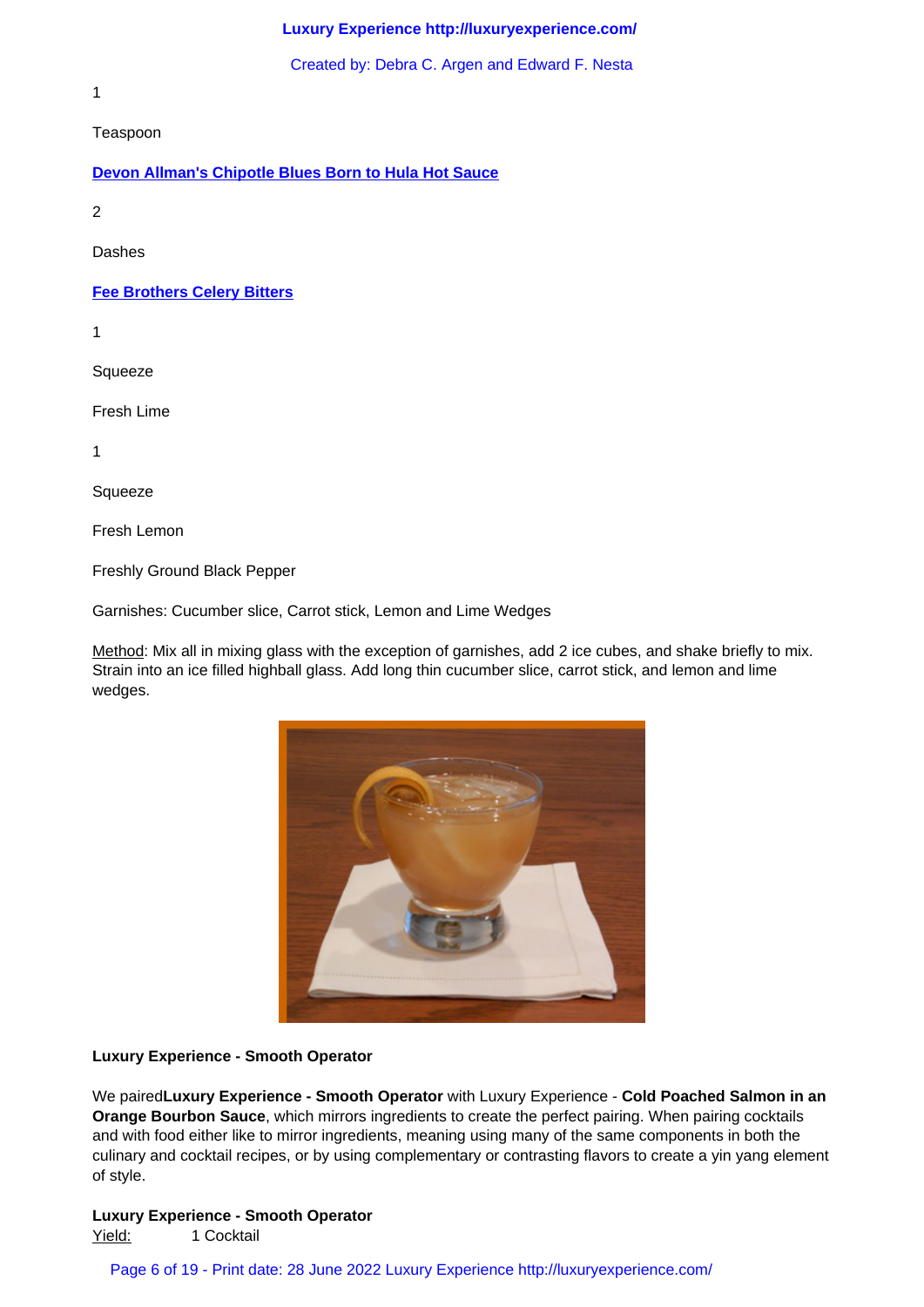Glass Used: Rocks Glass

Ingredients:

2

**Ounces** 

Vermont Spirits No. 14 Bourbon Whiskey

1

**Ounce** 

Orange Juice

1

**Ounce** 

Tonic Water

2

Dashes

# **Fee Brothers Gin-Barrel Aged Orange Bitters**

Garnishes: Long Orange Peel

[Method: Mix all ingredients in a mixing glass. Pou](http://www.feebrothers.com/)r into an ice filled rocks glass. Tightly roll a long orange peel, place the rolled side into the glass and leave the "tail" hanging out of the glass.



# **Luxury Experience - Dark Side of the Moon**

Bourbon is a dark spirit that easily blends with other dark ingredients. **Luxury Experience - Dark Side of the Moon** combines Vermont Spirits No. 14 Bourbon Whiskey, Guinness, Root Beer, **Fee Brothers Aztec Chocolate Bitters**, and is rimmed with dark chocolate and garnished with an orange slice dipped in dark chocolate. The dark chocolate imparts luscious notes without sweetness, to create a perfectly balanced and delectable cocktail.

**[Luxury Experienc](http://www.feebrothers.com/)e - Dark Side of the Moon** pairs with **Luxury Experience - No. 14 Bourbon Cake with**

Page 7 of 19 - Print date: 28 June 2022 Luxury Experience http://luxuryexperience.com/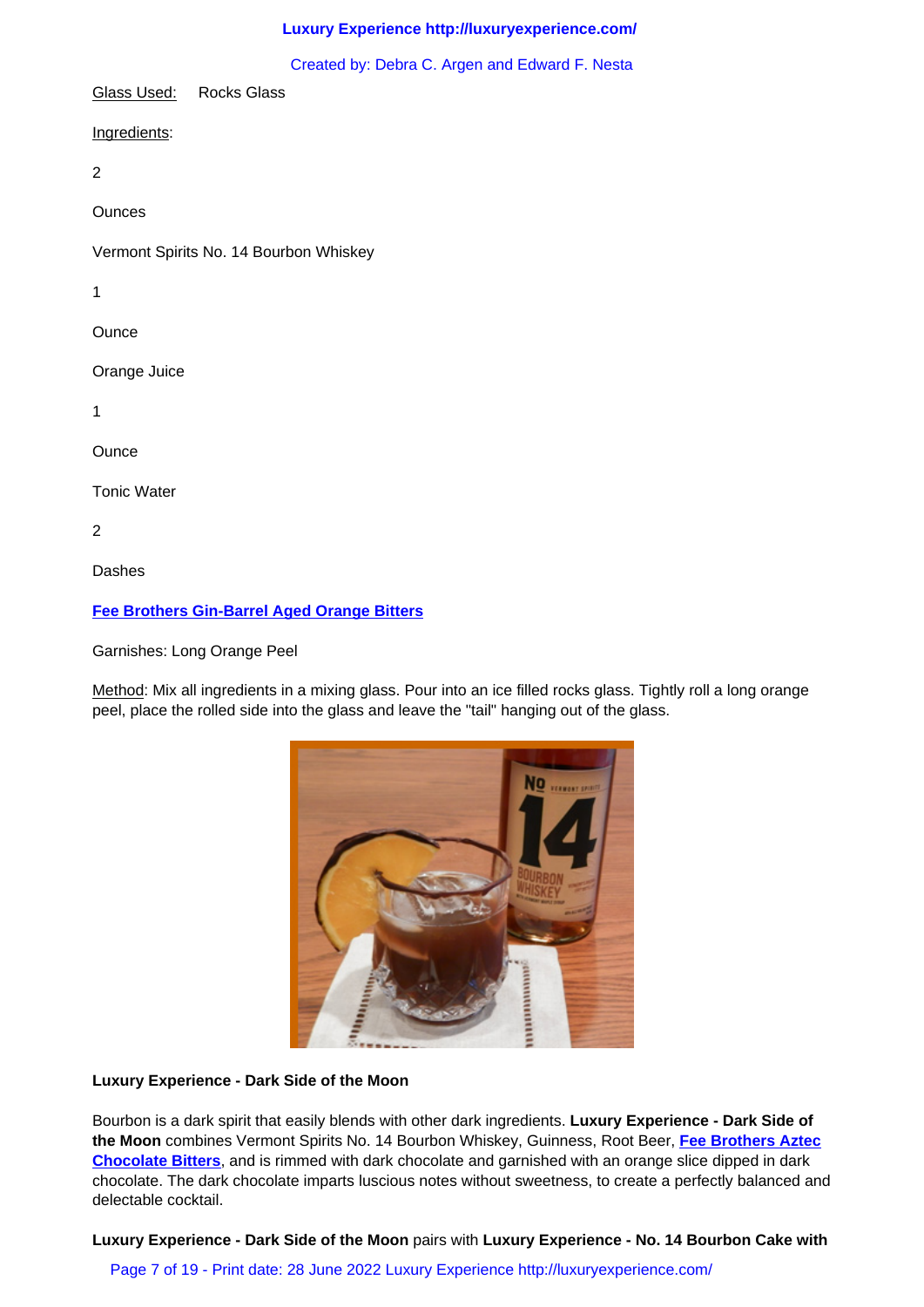## **Bourbon Pastry Cream Filling and Chocolate Glaze** for the perfect finale to the pairing dinner.

**Luxury Experience - Dark Side of the Moon** Yield: 1 Cocktail

Glass Used: Rocks Glass

2

**Ounces** 

Vermont Spirits No. 14 Bourbon Whiskey

1

**Ounce** 

**Guinness** 

1

**Ounce** 

Root Beer

3

Drops

# **Fee Brothers Aztec Chocolate Bitters**

Melted Dark Chocolate to rim glass

[Orange Slice dipped in dark chocolate a](http://www.feebrothers.com/)s garnish

Method: Melt dark chocolate. Rim the rocks glass and rim the orange slice peel with chocolate.

Fill the rocks glass with ice. Add all ingredients to a mixing glass with ice, stir, and strain into prepared rocks glass. Garnish with the orange slice.

# **The Culinary Recipes**

Luxury Experience - Baked Brie in Phyllo Pastry with Bourbon Fruit Chutney is a delectable yin yang, a meld of sweet with savory that works well as an appetizer, or served with mixed greens as a salad course. Dates, golden raisins, and orange zest are cooked in freshly squeezed orange juice, maple syrup, and Vermont Spirits No. 14 Bourbon Whiskey to meld the flavors, with toasted pecans added to create delicious chutney; spread the chutney over (1) round brie wrapped in Athens® Fillo Dough (Phyllo Pastry Sheets) and baked. The result is fabulous; crispy, flaky pastry, warm and tangy brie, and sweet chutney. Make two; one to enjoy now and one to freeze and bake later to enjoy at another time.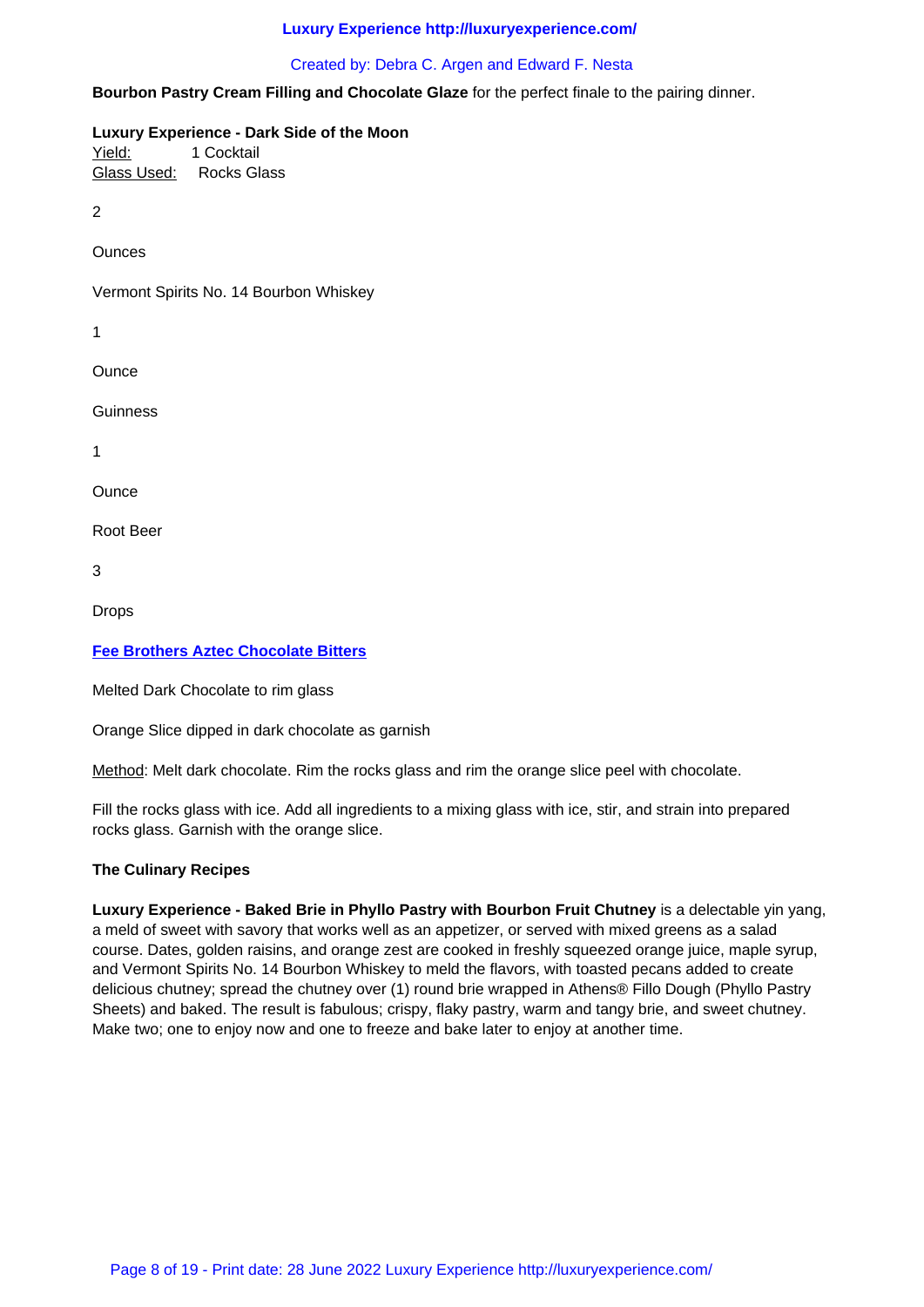Created by: Debra C. Argen and Edward F. Nesta



# **Luxury Experience - Baked Brie in Phyllo Pastry with Bourbon Fruit Chutney**

Luxury Experience - Bourbon Fruit Chutney Ingredients:

1

Cup

Deglet Noor Dates, pitted and chopped

1

Cup

Golden Raisins

1

Orange, zested

0.75

**Cup** 

Fresh Orange Juice

0.25

**Cup** 

Maple Syrup

2

Ounces (59 ml)

Vermont Spirits No. 14 Bourbon Whiskey

0.25

Cup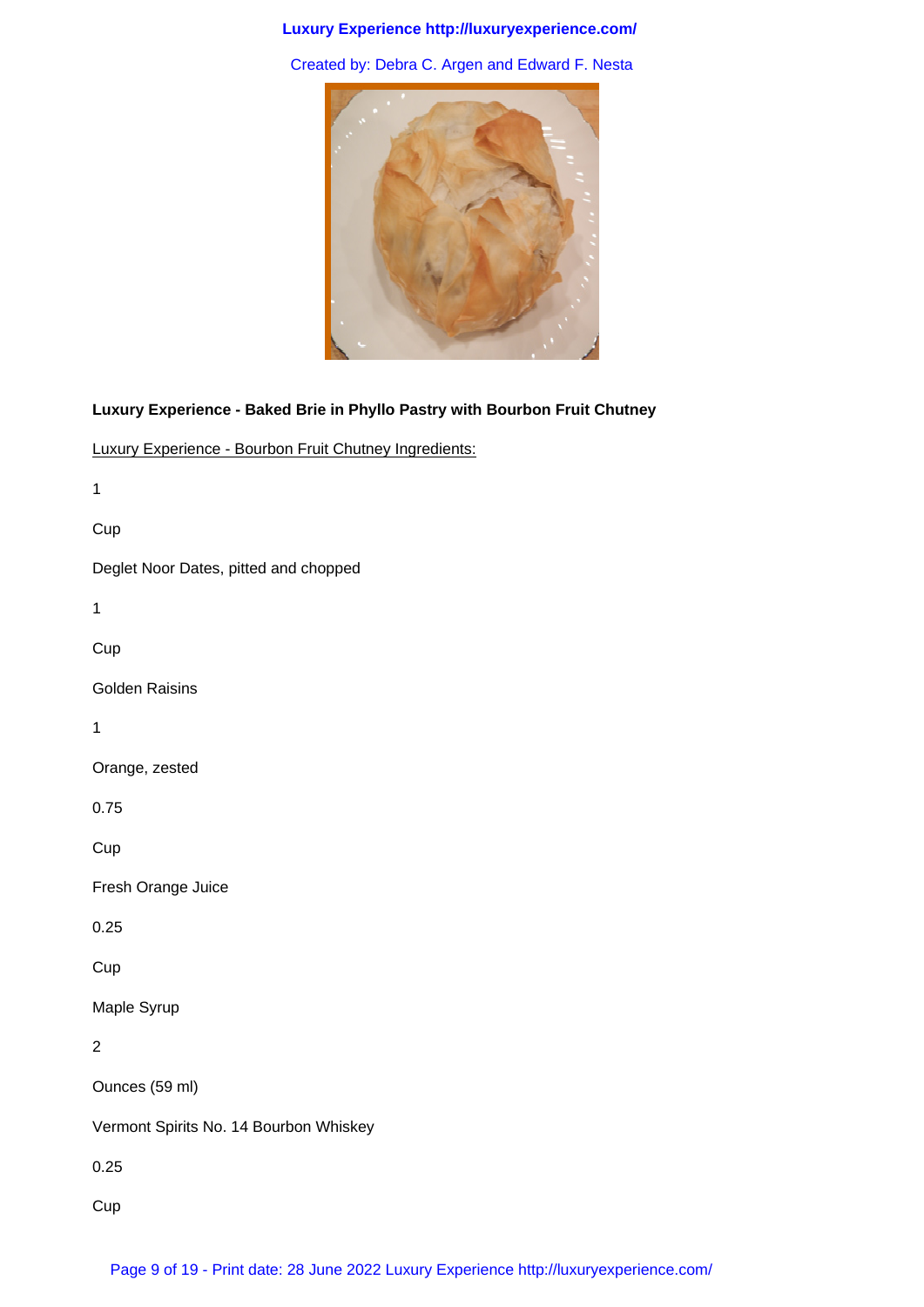#### Created by: Debra C. Argen and Edward F. Nesta

Toasted Pecans, chopped

Method for the Fruit Chutney: Add all ingredients to a saucepan with the exception of the Vermont Spirits No. 14 Bourbon Whiskey and the pecans. Bring mixture to a boil for 3 minutes stirring continuously. Add the bourbon and pecans and boil for an additional 1 minute. Set aside while preparing brie or store the chutney in a covered glass jar in the refrigerator until ready to use. Mixture may be made ahead; keeps well.

Brie in Phyllo Pastry Ingredients:

6

**Sheets** 

Athens® Fillo Dough (Phyllo Pastry Sheets)

2

Tablespoons (28 gr)

Butter, melted

13.2

Ounce (374 gr)

Round Baby Brie



#### **Brie set-up**

Method for the Brie in Phyllo Pastry: Place a sheet of parchment paper on a baking sheet. Spray with vegetable oil or brush with melted butter. Place a sheet of phyllo pastry on the parchment, and brush with butter. Angle a second angle of phyllo pastry on top of the previous sheet, and brush with butter. Repeat with each of the (6) sheets. Place the brie in the center of the buttered phyllo pastry sheets, add three generous tablespoons (or more if needed) to cover the top of the brie. Using the parchment paper as an aide, bring the corner of the phyllo pastry onto the brie. Repeat, so that the brie is completely enclosed in the phyllo pastry sheets.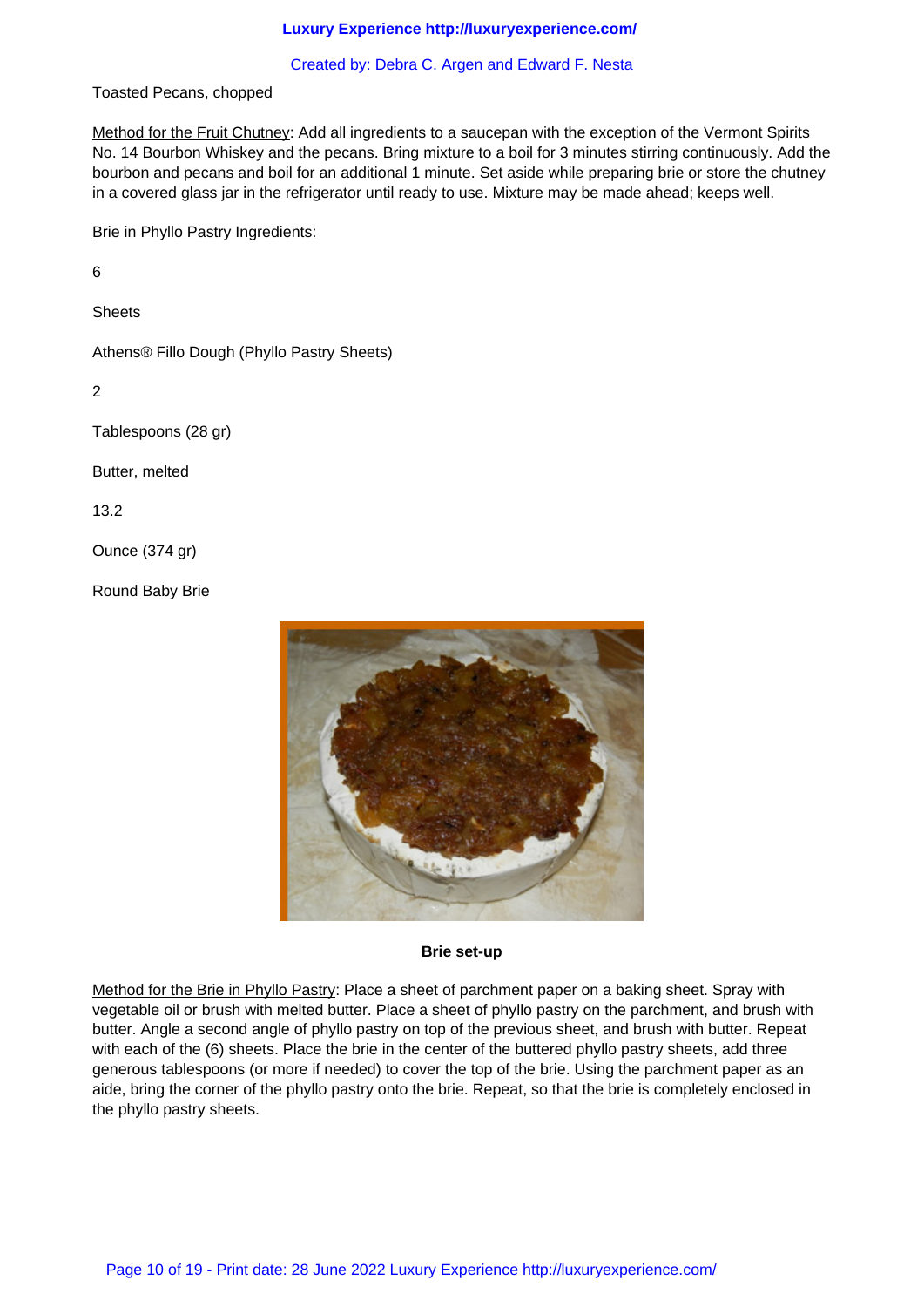Created by: Debra C. Argen and Edward F. Nesta



#### **Brie ready to be baked**

Bake in a pre-heated 350° F (177° C) oven for 30 minutes until pastry is golden. Remove from oven and let sit for 10 minutes before cutting. Serve alone as an appetizer or accompanied with mixed lettuce for a salad course.

# **Luxury Experience - No. 14 Barbecue Shrimp with Polenta and Asparagus**

Summer is barbecue season, and **Luxury Experience - No. 14 Barbecue Shrimp with Polenta and Asparagus** is so luscious that you will want to make an extra large batch of sauce to save and use on chicken and ribs as well.

**Luxury Experience - No. 14 Barbecue Shrimp with Polenta and Asparagus** 2 Servings

Luxury Experience - No. 14 Barbecue Shrimp Ingredients: Yield: 1.5 cups of Barbecue Sauce

4

Tablespoons (57 gr)

Butter, melted

0.5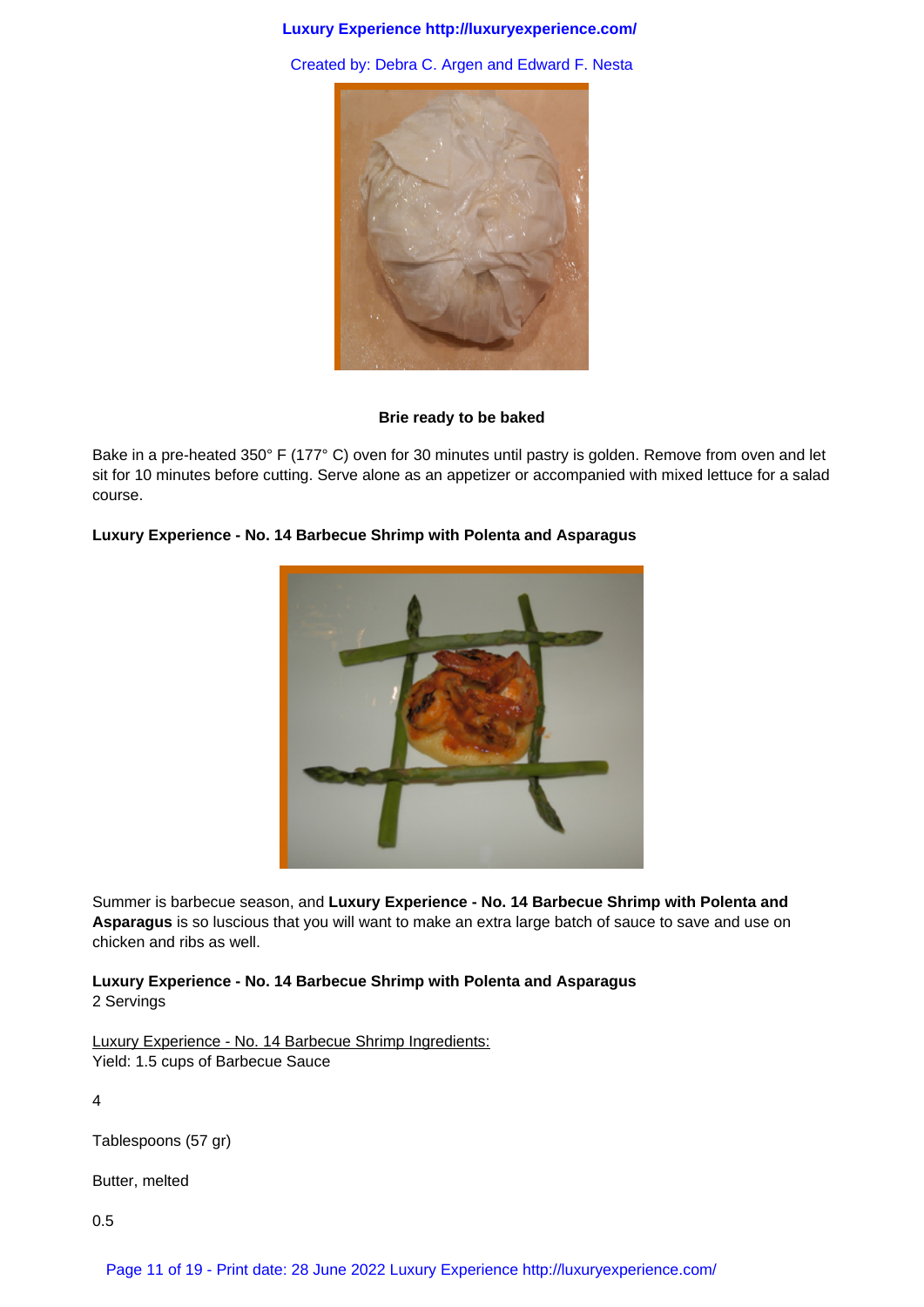Cup

Onion, finely minced

0.25

Cup

Light Brown Sugar

1

**Cup** 

Ketchup

1

Teaspoon

Lea & Perrins® Worcestershire Sauce

3

Ounces (89 ml)

Vermont Spirits No. 14 Bourbon Whiskey

0.75

Teaspoon

# **Devon Allman's Chipotle Blues Born to Hula Hot Sauce**

1

[Scallion, minced](http://www.borntohula.com/) 

Method for the Barbecue Sauce: Melt butter in a saucepan; add onions, cover and sweat onions for 5 minutes until onions are translucent. Add the light brown sugar stirring to dissolve sugar and to caramelize the onions. Add the ketchup, Lea & Perrins® Worcestershire Sauce, Vermont Spirits No. 14 Bourbon Whiskey, and Devon Allman's Chipotle Blues Born to Hula Hot Sauce. Cook for 3 minutes. Cool. Then store in the refrigerator in a glass jar overnight to meld the flavors. When ready to use, pour into a saucepan with the minced scallion and cook for 3 minutes to thicken the sauce.

Shrimp Ingredients:

8

Colossal

Shrimp, peeled and deveined, tail left on

Method for the Shrimp: Place shrimp in a bowl, add enough barbecue sauce to generously coat shrimp. Place on the grill for 3 - 4 minutes.

Polenta Ingredients:

Page 12 of 19 - Print date: 28 June 2022 Luxury Experience http://luxuryexperience.com/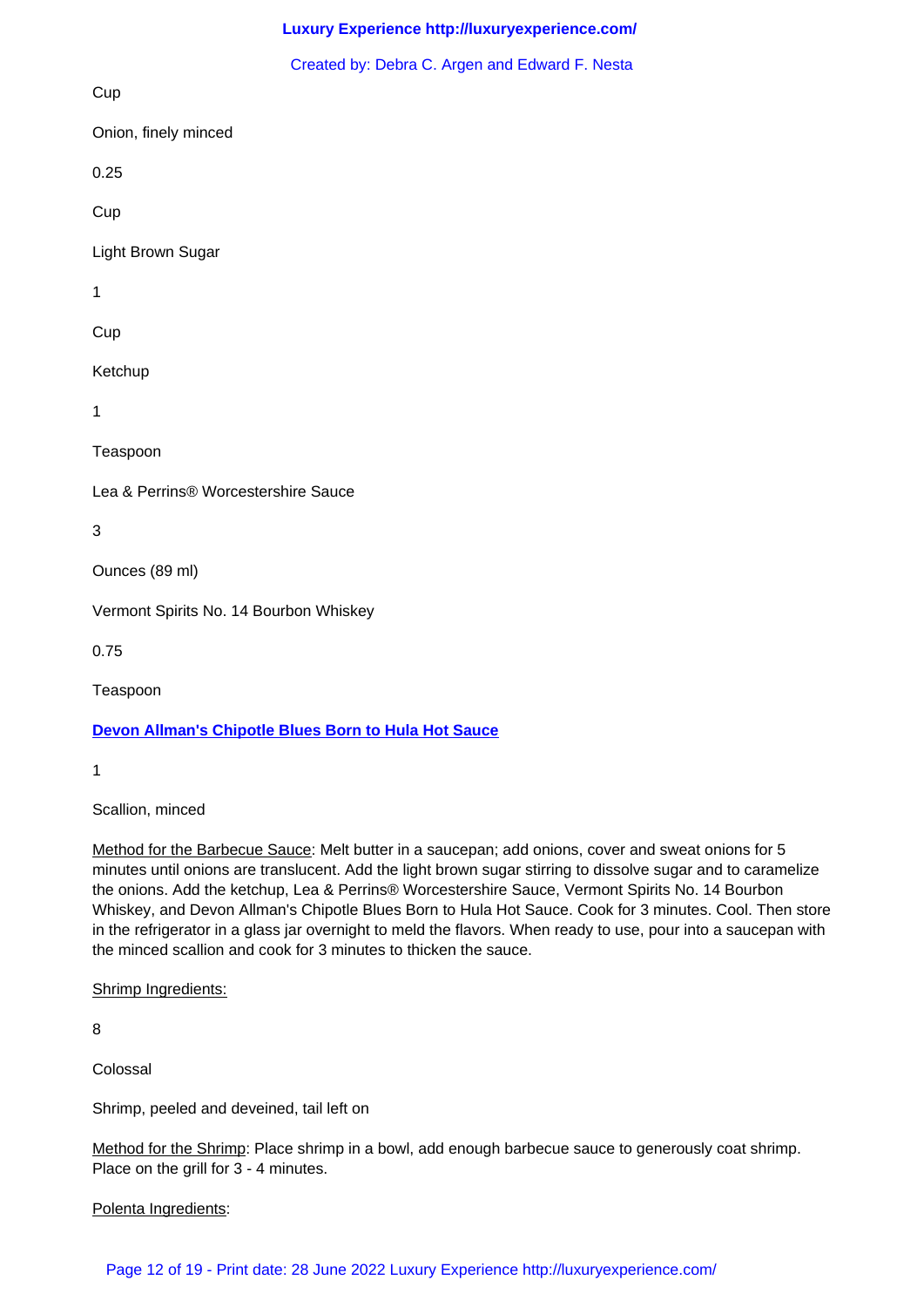|                     | Created by: Debra C. Argen and Edward F. Nesta |
|---------------------|------------------------------------------------|
| $0.5\,$             |                                                |
| Cup                 |                                                |
| Polenta             |                                                |
| $\sqrt{2}$          |                                                |
| Cups (500 ml)       |                                                |
| Water               |                                                |
| $\mathfrak{S}$      |                                                |
| Tablespoons         |                                                |
| <b>Butter</b>       |                                                |
| 0.25                |                                                |
| Teaspoon            |                                                |
| Salt                |                                                |
| 0.25                |                                                |
| Teaspoon            |                                                |
| Ground Black Pepper |                                                |

Method for the Polenta: Add water, butter, salt, and pepper to a boil in a medium saucepan. Gradually add the polenta stirring constantly to create a smooth consistency for 5 minutes. Set aside.

# Asparagus Ingredients:

8

Asparagus stalks

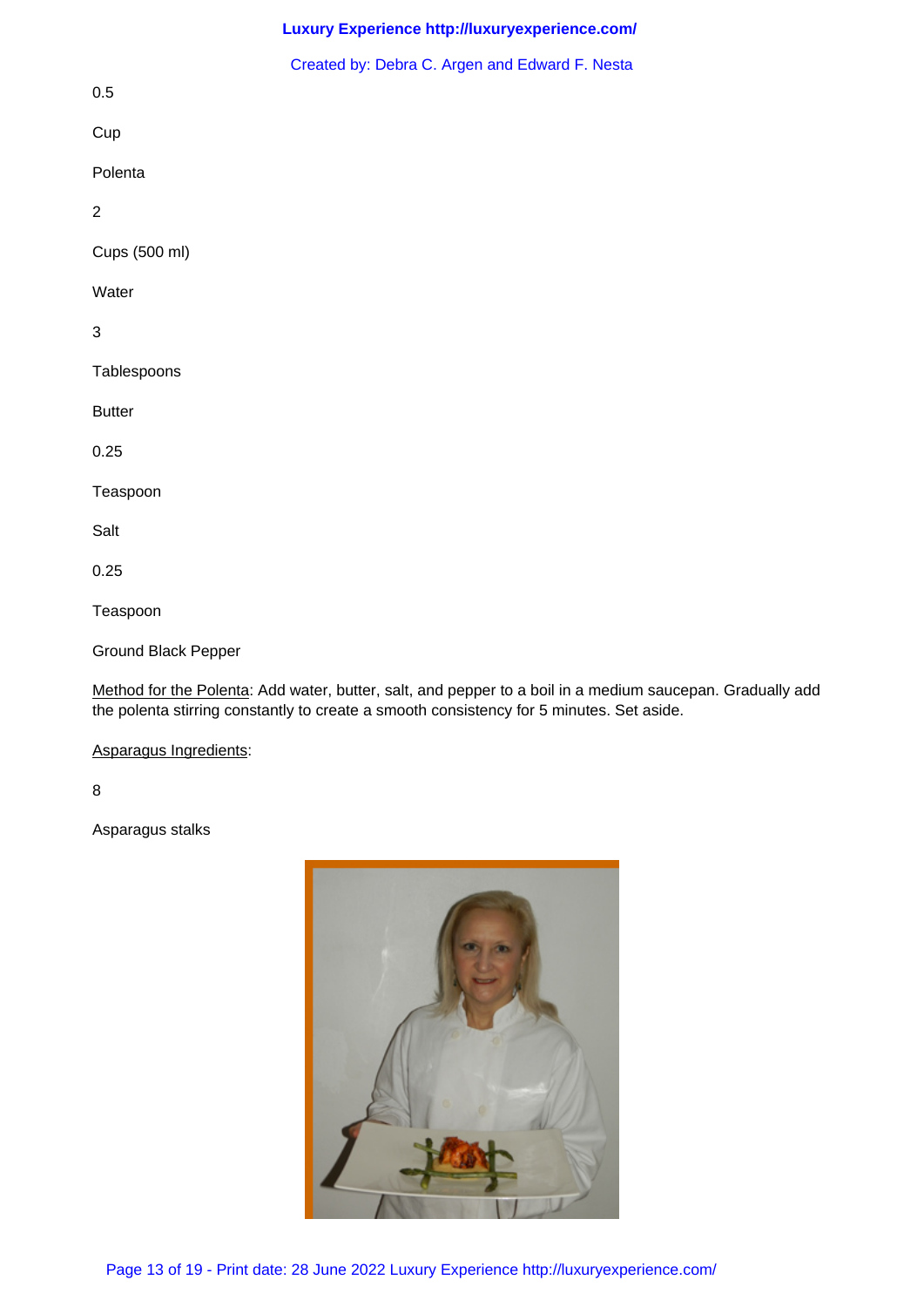### **Chef Debra with No. 14 Barbecue Shrimp**

Method for the Asparagus: Steam asparagus for 2-3 minutes until tender but still firm.

Presentation: Create a box frame with the asparagus on each plate. Add a mound of polenta to the middle of the box. Position the 4 grilled shrimp standing up on the polenta. Serve with extra sauce in a pitcher.

# **Luxury Experience - Cold Poached Salmon in an Orange Bourbon Sauce**



Summer dining should be easy and **Luxury Experience - Cold Poached Salmon in an Orange Bourbon Sauce** is sure to please as it is made ahead and chilled until serving time. We poached the salmon in orange juice and Fee Brothers Gin-Barrel Aged Orange Bitters, and then finished it with a reduction sauce of orange juice, Vermont Spirits No. 14 Bourbon Whiskey, orange zest, and tonic water. We paired it with the cocktail, **Luxury Experience - Smooth Operator**.**.**

# **Luxury Experience - Cold Poached Salmon in an Orange Bourbon Sauce Serves 2**

Ingredients:

2

4-Ounce (113 gr)

Salmon Fillets

1.25

Cups (295 ml)

Orange Juice

4

Dashes

# **Fee Brothers Gin-Barrel Aged Orange Bitters**

Orange Zest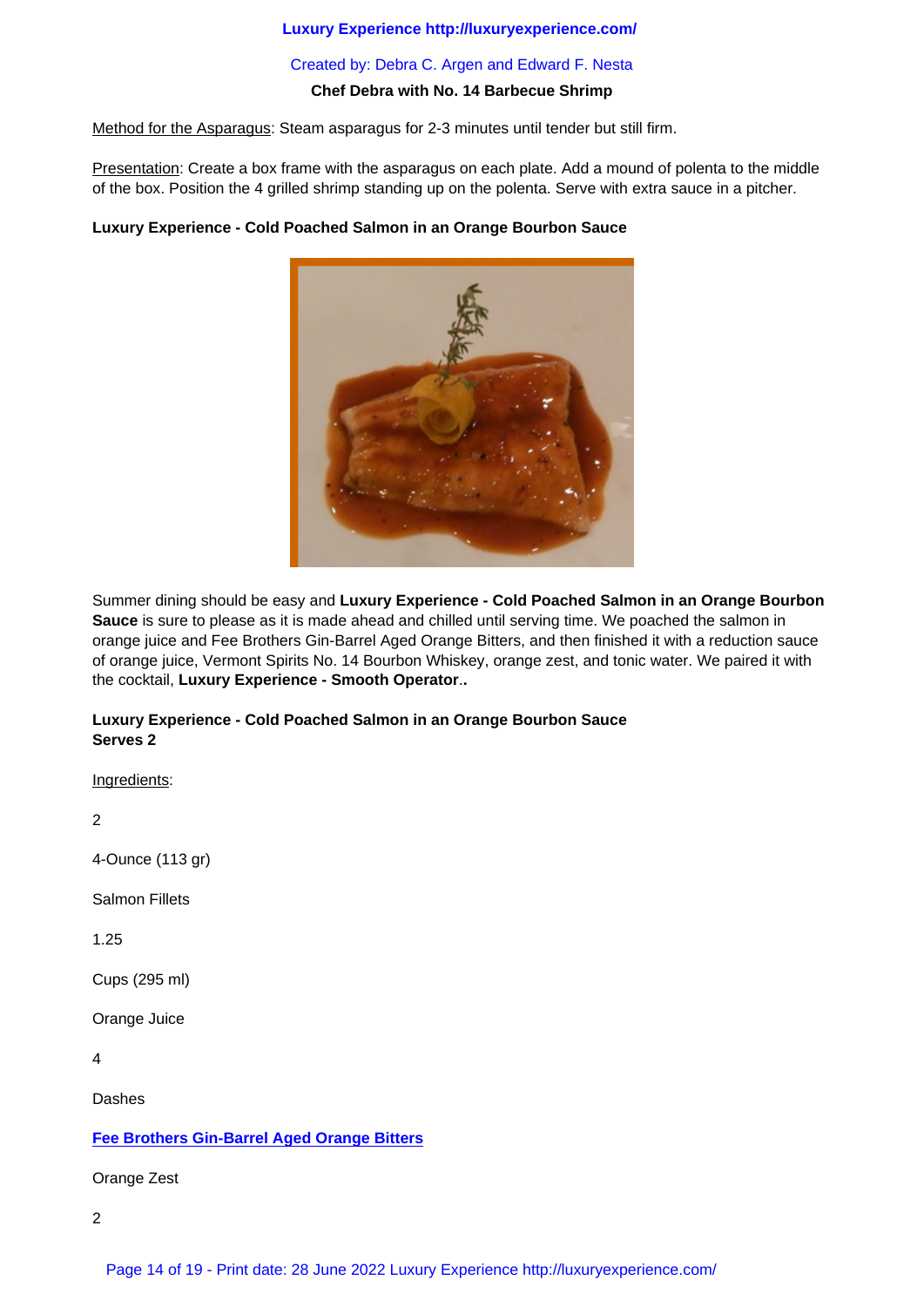Created by: Debra C. Argen and Edward F. Nesta

Ounces (59 ml)

Vermont Spirits No. 14 Bourbon Whiskey

1

Ounce (30 ml)

Tonic Water

Garnish: Orange Slice, Thyme Sprig

Method: Heat a large pan; season the salmon with salt and pepper. Place the salmon in the pan, pour the orange juice over the salmon, add 2 dashes Fee Brothers Gin-Barrel Aged Orange Bitters, cover and bring liquid to a boil. Poach in the orange juice for 3-4 minutes (or to your own preference) depending on the thickness of the salmon. Remove salmon and set on a plate to cool, then refrigerate until serving time. Poach the salmon and the sauce several hours ahead.

Strain the poaching liquid, and return strained liquid to the pan. Reduce to 4 ounces. Add the Vermont Spirits No. 14 Bourbon Whiskey, orange zest, and tonic water, and reduce for 3 minutes until thickened (about 2 ounces). Pour into a small bowl or jar and refrigerate until serving time.

Presentation: Place the salmon fillets on 2 plates. Spoon the sauce over both fillets. Garnish each fillet with a long orange peel rolled up and secured with a thyme sprig.

We finish the pairing menu with a grand finale of a dessert, **Luxury Experience - Bourbon Cake with Bourbon Pastry Cream with Chocolate Glaze**.



**Luxury Experience - Bourbon Cake with Bourbon Pastry Cream and Chocolate Glaze**

Cake Ingredients:

8

Ounces (227 gr)

Unsalted Butter

1

Cup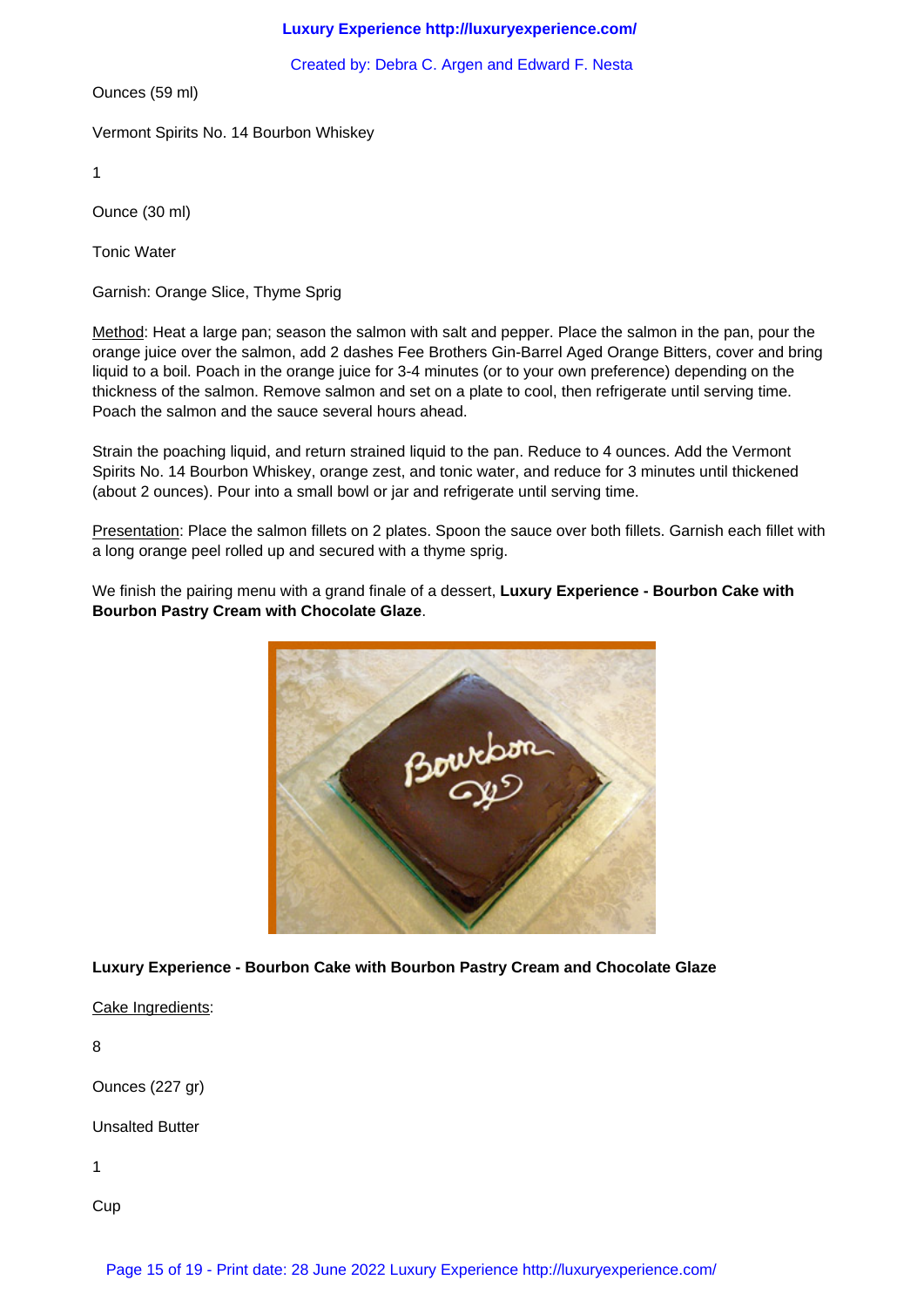|                      | Created by: Debra C. Argen and Edward F. Nesta |
|----------------------|------------------------------------------------|
| Sugar                |                                                |
| 1.5                  |                                                |
| Cups                 |                                                |
| Sifted Cake Flour    |                                                |
| 1.5                  |                                                |
| Teaspoons            |                                                |
| <b>Baking Powder</b> |                                                |
| 0.25                 |                                                |
| Teaspoon             |                                                |
| Salt                 |                                                |
| $\mathbf{1}$         |                                                |
| Teaspoon             |                                                |
| Maple Syrup          |                                                |
| $\overline{2}$       |                                                |
| Eggs                 |                                                |
| 0.25                 |                                                |
| Cup                  |                                                |
| $\textsf{Milk}$      |                                                |
| 0.25                 |                                                |
| Cup                  |                                                |

Vermont Spirits No. 14 Bourbon Whiskey

Method: Preheat oven to 350° F (177° C). Spray square pan with baking spray (or butter and flour the pan).

Cream the butter in a food processor. Gradually add sugar and process until light and fluffy. Add one egg, process, add the other and process.

In a bowl, add the flour, baking powder, and salt and stir well. Gradually add the flour mixture a little at a time to the creamed sugar and eggs, alternately adding the milk, maple syrup, and Vermont Spirits No. 14 Bourbon Whiskey. Process until smooth, but do not over process or cake will be dry.

Pour batter into square pan. Bake 20 - 25 minutes or until cake tester comes out clean. Cool in the pan 10 minutes. Remove from pan and cool on baking rack.

Freeze the cake until ready to use. Slice cake in half to create 2 equal layers.

Bourbon Pastry Cream Ingredients: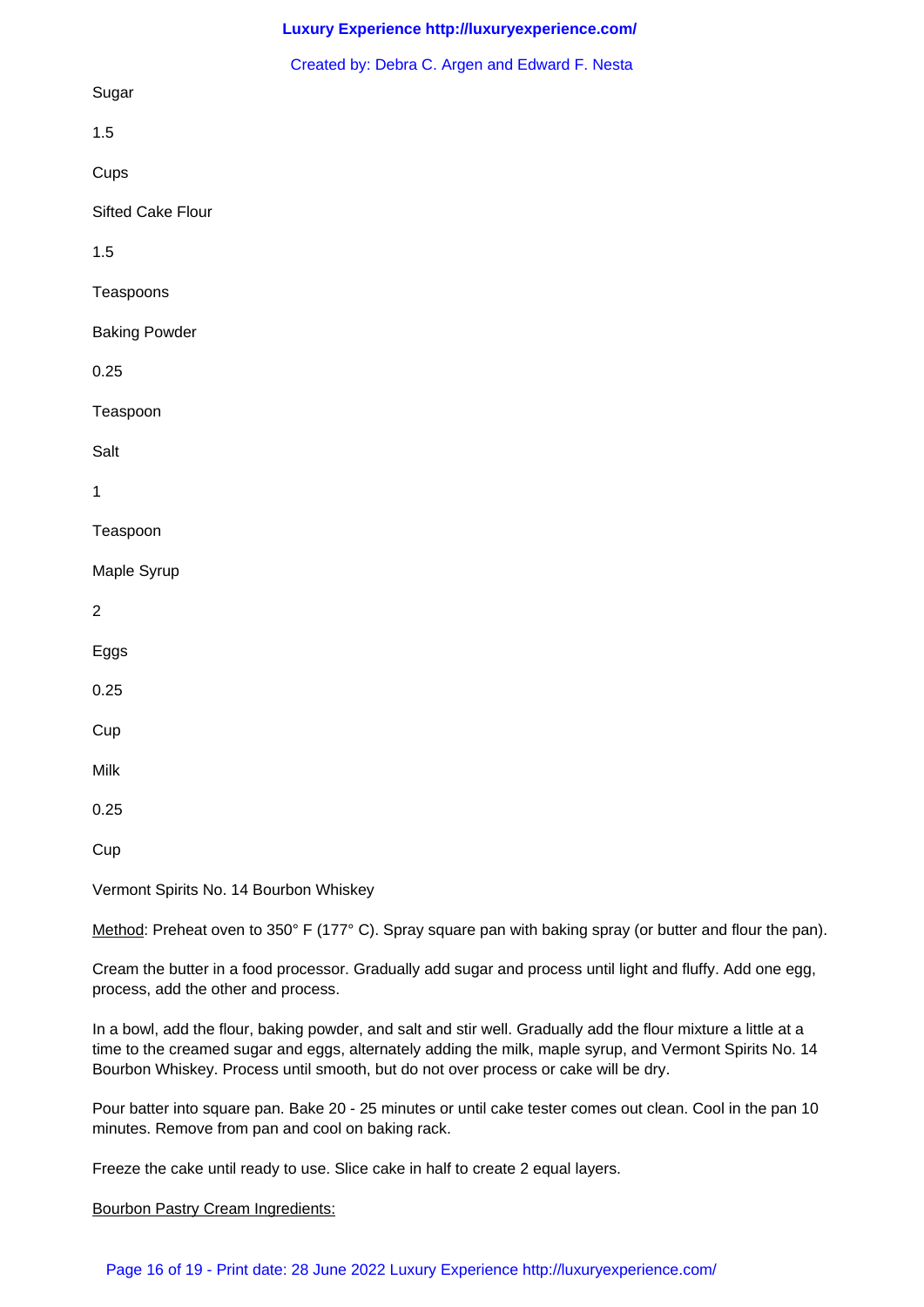| Created by: Debra C. Argen and Edward F. Nesta                               |
|------------------------------------------------------------------------------|
| $\overline{2}$                                                               |
| Egg Yolks                                                                    |
| $\frac{1}{2}$                                                                |
| Cup                                                                          |
| White Sugar                                                                  |
| $\overline{2}$                                                               |
| Cups                                                                         |
| <b>Whole Milk</b>                                                            |
| $\frac{1}{4}$                                                                |
| Cup                                                                          |
| Corn Starch                                                                  |
| 1/3                                                                          |
| Cup                                                                          |
| Vermont Spirits No. 14 Bourbon Whiskey                                       |
| <b>Special Notes:</b>                                                        |
| Ï                                                                            |
| Add a 1/4 cup sugar as you heat the milk and it will not stick to the bottom |

Ï

Slurry is a pale yellow paste made by mixing egg yolks, sugar, and corn starch in a bowl.

Method: Scald milk and sugar mixture, remove from heat and add the hot milk a little at a time, a tablespoon at a time up to ¼ cup, to the slurry mixture and stir, this will temper the slurry mixture. Then add the slurry milk mixture to the rest of the hot milk and stir. Return to the heat and bring to a boil, reduce heat to medium for 2 more minutes to finish. Wait a couple of minutes (2 -4) for the mixture to cool then add the Vermont Spirits No. 14 Bourbon Whiskey to the mixture and stir. Pour the mixture into a 4" x 8" pan and cover with clear wrap and let it cool and firm up.

Glaze Cream Ingredients:

7

Ounces (200 grams)

72% Dark Chocolate

2

**Tablespoons** 

Light Corn Syrup

Page 17 of 19 - Print date: 28 June 2022 Luxury Experience http://luxuryexperience.com/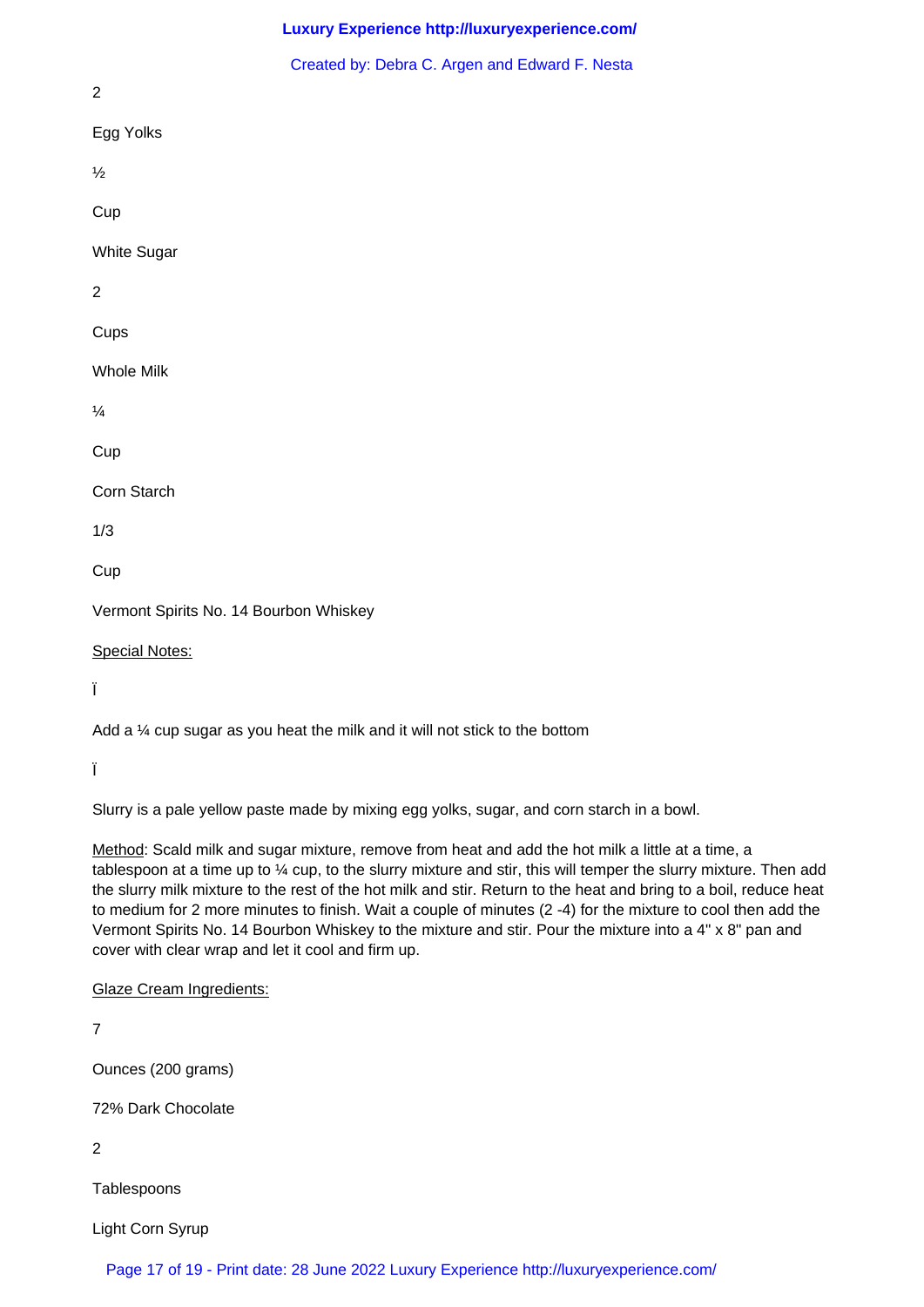6

Ounces (117 ml) +1 Tablespoon

Heavy Cream

3

Tablespoons (50 grams)

Unsalted Butter, at room temperature

Method: Break up the chocolate in small pieces and add to a small bowl along with the light corn syrup. Heat the cream in a small saucepan over medium-heat. Bring to a boil. Pour the cream over the chocolate. Whisk until smooth, let rest 5 minutes, then whisk in the butter to give the glaze a shine.

Assembly: Remove the cake from the freezer. Place one layer of the cake on a wire cooling rack placed on a large parchment lined baking sheet. Brush the cut side of the cake with 2 ounces of the Vermont Spirits No. 14 Bourbon Whiskey mixed with 2 ounces of water.

Using a narrow, metal spatula, create an outline with the chocolate glaze along the edges of the bottom cake layer to prevent the filling from spilling out. Fill the center of the cake with the pastry cream.

Brush the cut side of the top layer with 2 ounces of the Vermont Spirits No. 14 Bourbon Whiskey mixed with 2 ounces of water. Place the cut side layer of the cake on top of the bottom layer, and gently press down on the top of the cake to make a seal.

Presentation: Pour the glaze over the cake. Smooth the top with the metal spatula and along the sides.

Optional: Once the glaze sets, melt white chocolate and place in a small pastry bag or a plastic sandwich bag, twist, and cut a small hole in the tip of the bag. Write BOURBON on the top of the cake with the melted white chocolate.

For addition product information on **Vermont Spirits No. 14 Bourbon Whiskey** as well as to discover their full line of excellent spirits, please visit the website: **www.VermontSpirits.com**.

Going to be in Vermont? Why not visit the Vermont Spirits Distilling Co. and retail shop? The Distillery and Retail Store are open from 10:00 am to 5:00 pm seven days a week.



**Vermont Spirits Distilling Co. 5573 Woodstock Road (Route 4) Quechee, Vermont 05001 United States Telephone: +1-866-99VODKA (+1-886-998-6352) eFax: +1-802.295-7595**